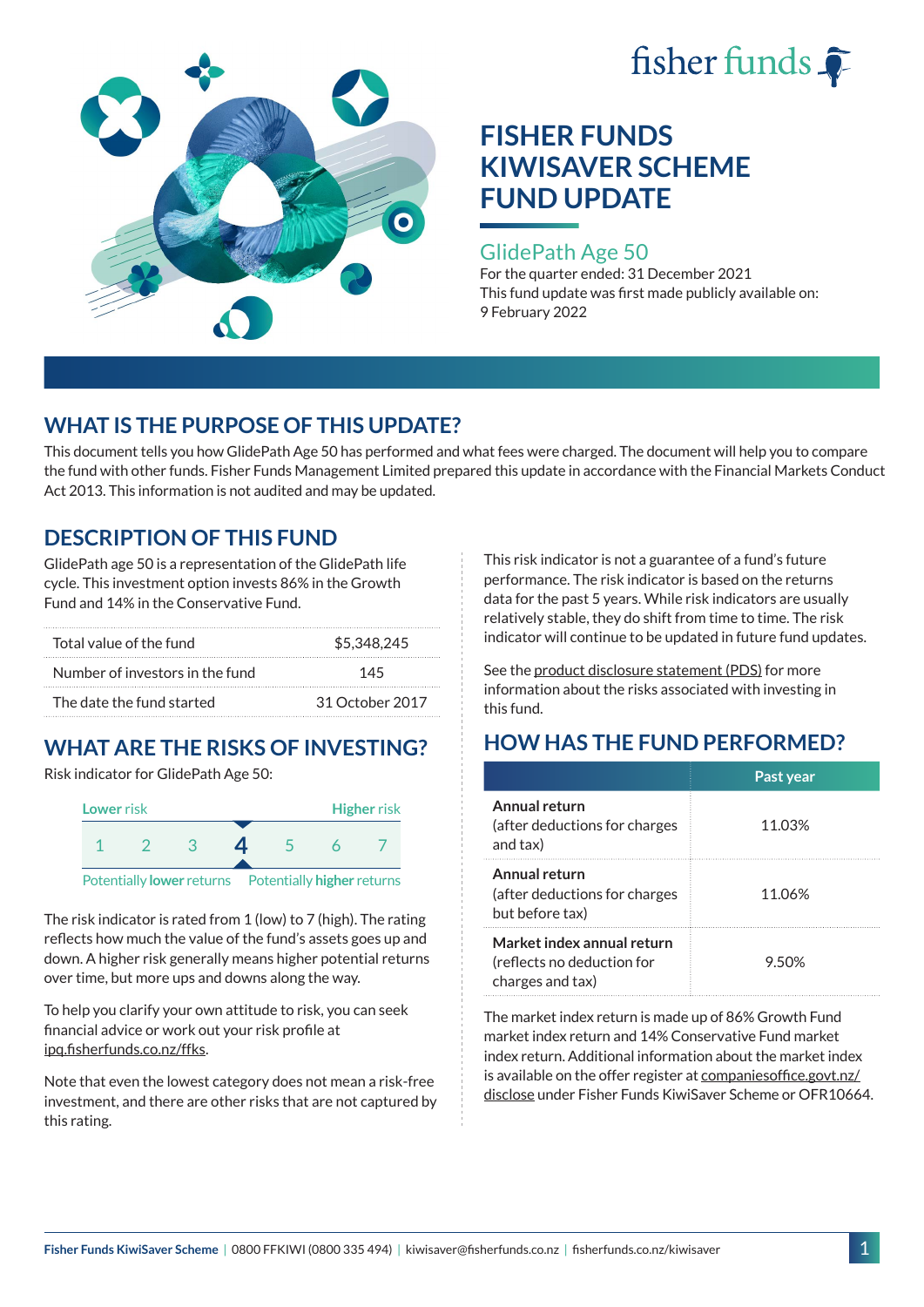# **ANNUAL RETURN GRAPH**



This shows the return after fund charges and tax for each year ending 31 March since the fund started. The last bar shows the average annual return since the fund started, up to 31 December 2021.

**Important:** This does not tell you how the fund will perform in the future.

Returns in this update are after tax at the highest prescribed investor rate (PIR) of tax for an individual New Zealand resident. Your tax may be lower. The market index return reflects no deduction for charges and tax.

### **WHAT FEES ARE INVESTORS CHARGED?**

Investors in GlidePath Age 50 are charged fund charges that include GST. In the year to 31 March 2021 these were:

|                                                       | % of net asset value   |  |
|-------------------------------------------------------|------------------------|--|
| <b>Total fund charges</b>                             | 2.29%                  |  |
| Which are made up of:                                 |                        |  |
| <b>Total management and</b><br>administration charges | 1.02%                  |  |
| Inding:                                               |                        |  |
| Manager's basic fee                                   | 0.94%                  |  |
| Other management and<br>administration charges        | 0.08%                  |  |
| Total performance-based fees <sup>1</sup>             | 1.27%                  |  |
| Other charges:                                        | \$ amount per investor |  |
| Annual account fee                                    | \$23.40*               |  |

\* The account fee reduced from \$1.95 per month (\$23.40 per annum) to \$1.50 per month (\$18 per annum) on 1 September 2021.

There is no extra charge for GlidePath. The annual fund charges for the underlying fund(s) apply.

Small differences in fees and charges can have a big impact on your investment over the long term.

# **EXAMPLE OF HOW THIS APPLIES TO AN INVESTOR**

Sarah had \$10,000 in the fund at the start of the year and did not make any further contributions. At the end of the year, Sarah received a return after fund charges were deducted of \$1,103 (that is 11.03% of her initial \$10,000). Sarah also paid \$23.40 in other charges. This gives Sarah a total return after tax of \$1,079.60 for the year.

# **WHAT DOES THE FUND INVEST IN?**

#### **Actual investment mix**

This shows the types of assets that the fund invests in.



\* Other – refers to an investment in a portfolio of listed property and listed infrastructure assets.

### **Target investment mix**

This shows the mix of assets that the fund generally intends to invest in.



\* Other – refers to an investment in a portfolio of listed property and listed infrastructure assets.